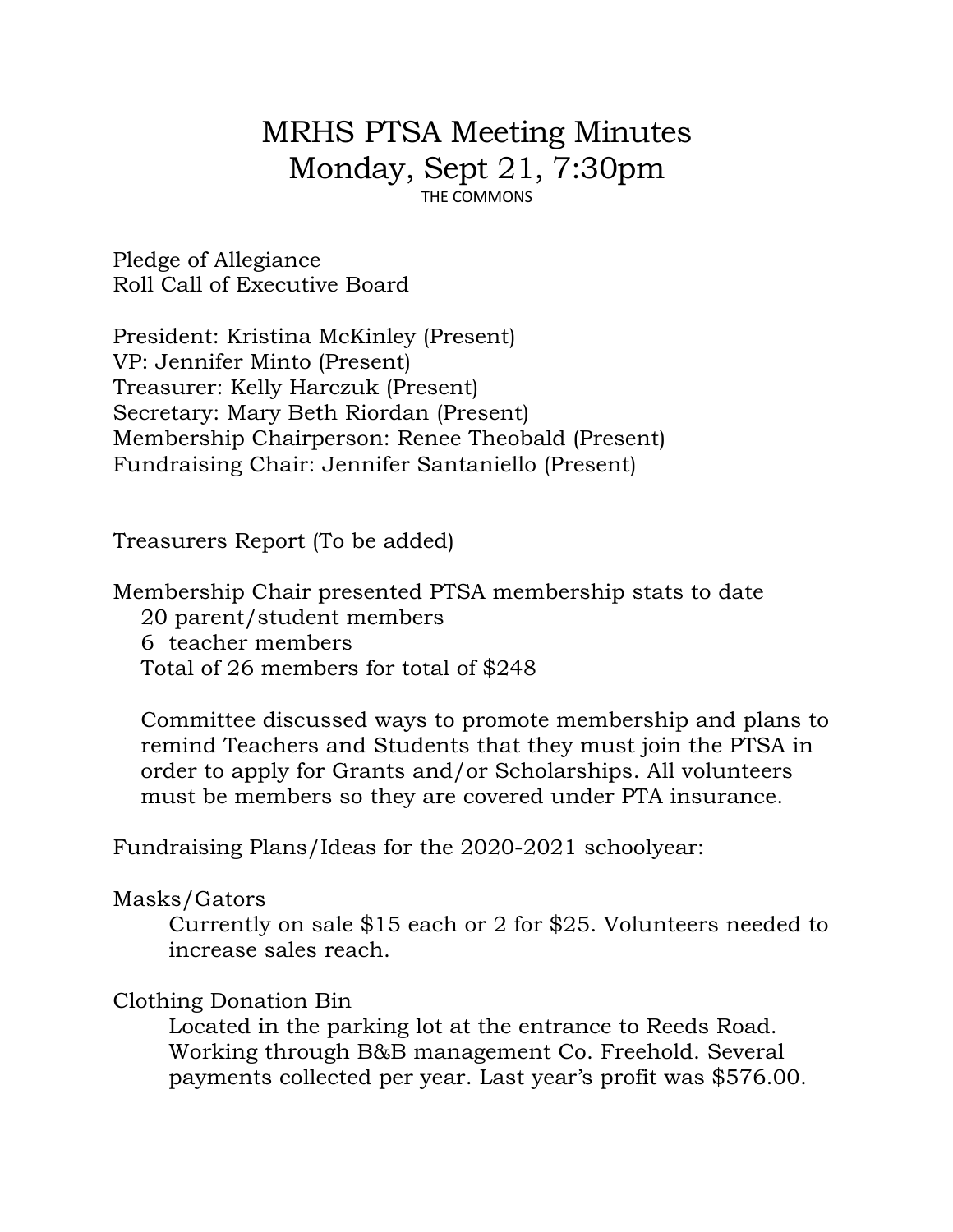#### PTSA Holiday Links Page

Hope to make a page on our website with links to places where ordering will result in a percentage of sales donated back to MRHS PTSA. Ideas so far include: Photographer/photo sessions, Holiday Cookies, & Delicious Orchard Holiday Pies.

## Tavern 19 Outdoor Social

October 24, 2020 4-7pm Social Gathering with Beer/Wine/Cheese Crackers. 100 person maximum. Tickets sold in advance. Price TBD. Could repeat if popular.

## Virtual Gift Auction

To replace our BINGO night/gift auction usually held in January. Would target Spring 2021 if a committee can be formed to solicit gifts to be given as prizes. Volunteers needed!

## Dine & Donate

Open to as many Dine & Donate's as possible. Volunteers needed to secure and manage Dine & Donate opportunities with popular restaurants and fast food establishments.

## School Store

Operated by Ed Fridie & student volunteer last year Need volunteers in order to operate this year http://bitly/2Mi3ZaD 2019-20 PTSA profit was \$265

## PTSA Grant Program

\$1000 Fall

\$1000 Spring

Committee chair being confirmed

Grants were not awarded in the Spring of 2020 so teachers will be asked to re-submit any grant applications for consideration this year and they will be appraised along with any new applications